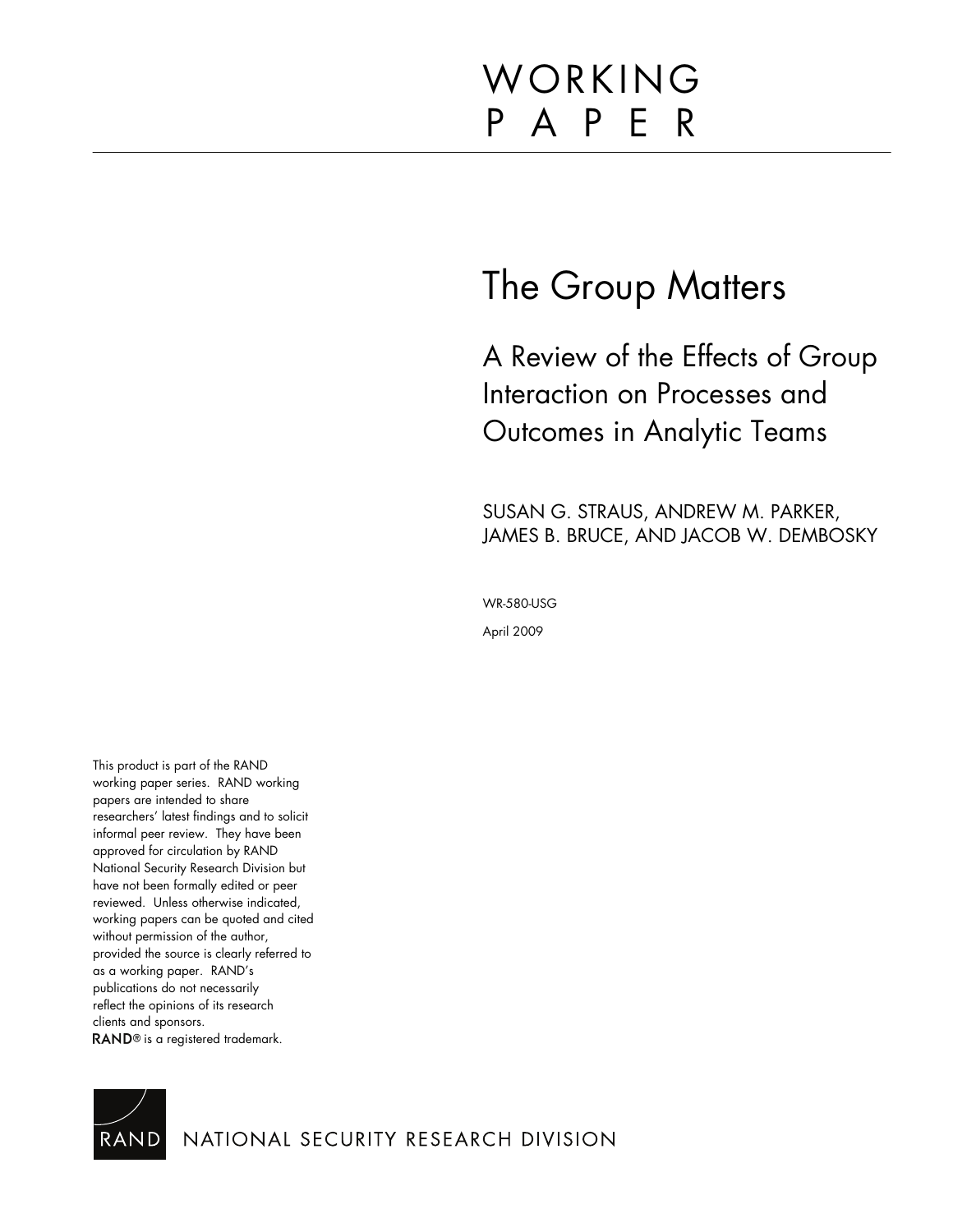#### **SUMMARY**

#### **Overview**

Intelligence analysis fundamentally involves cognitive activities. It consists largely of tasks such as identifying problems, generating and evaluating hypotheses and ideas, identifying, providing, and assessing factual information and opinions, judging the probability of events, aggregating information, and making decisions. However, intelligence analysis often occurs in group settings and therefore also involves social processes.

Social science research documents a number of process gains, or benefits of using groups, for tasks such as problem solving, judgment, and decision making. For instance, groups provide opportunities for division of labor and therefore can be more efficient than individuals, and groups are generally more effective at solving problems and making decisions than the average of the individuals within the group, in part because the group can draw on more diverse knowledge and skills. In fact, a number of experts have emphasized the importance of using teams for conducting intelligence analysis (Hackman & O'Connor, 2004; Johnston, 2005; Medina, 2008; Smith, 2008; Sunstein, 2006).

At the same time, groups consistently fail to meet their full potential. *Process losses* refer to factors that prevent groups from reaching optimal levels of performance. When performing intellectual work, process losses *generally arise from the group interaction* and reflect failures to adequately *collect, share*, *integrate,* or *apply* relevant information.

This report reviews the research literature on group processes that are most relevant to the work of intelligence analysts. In this review, we describe a number of common process losses (and gains), discuss their underlying causes, and present possible methods to improve group processes and performance on analytical tasks. Included in our review is a bibliography consisting of key references by topic, with annotations for selected articles based on relevance to intelligence analysis.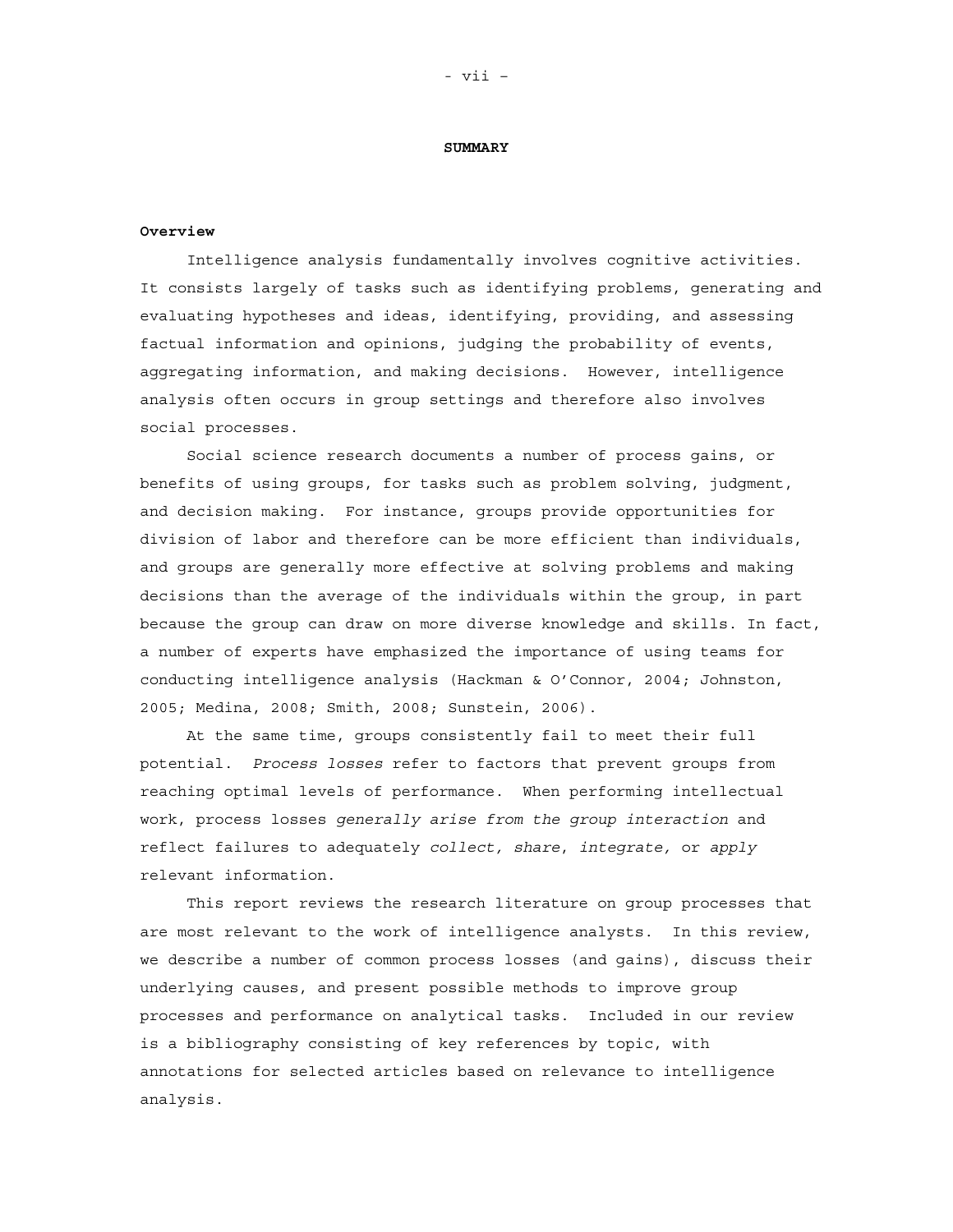#### **Common Process Losses in Groups**

We focus on six common and robust process losses in analytic teams. These include productivity losses in brainstorming, the common knowledge effect, group polarization, confirmation bias, overconfidence, and pressures toward uniformity.

**Productivity Losses in Brainstorming.** Generating ideas is a fundamental aspect of intelligence analysis. For example, intelligence analysts are called on to provide forecasts to policy officials about events such as a surprise attack or a government collapse. Successful forecasting requires creativity - generating novel ideas, using unconventional approaches, and an ability to think outside the box.

Many types of groups rely on brainstorming for idea generation. Despite the popularity of the method, research has demonstrated repeatedly that interacting groups produce fewer ideas than the same number of individuals working alone, or "nominal" groups. These productivity losses are due largely to a phenomenon called *production blocking* such that listening to others and waiting for one's turn to speak blocks the production of new ideas among participants. Despite the cognitive stimulation provided by exposure to others' ideas, production blocking usually overrides these gains in groups interacting orally.

**The Common Knowledge Effect.** The complexity of intelligence problems requires input from analysts with a broad range of knowledge. Although group outcomes can benefit from diverse perspectives and expertise, groups frequently fail to capitalize on their intellectual assets. Relevant information that is held by a minority of group members (unshared or unique information) often fails to be introduced into the group discussion, and when it is mentioned, it is often overlooked. Groups are more likely to mention and discuss information that is held by all group members (shared information). This well-replicated phenomenon is called the *common knowledge effect*. It is problematic when the unshared information, when combined, favors a different alternative than the shared information (called a "hidden profile"). The preponderance of studies shows that groups fail to solve hidden profiles; they select the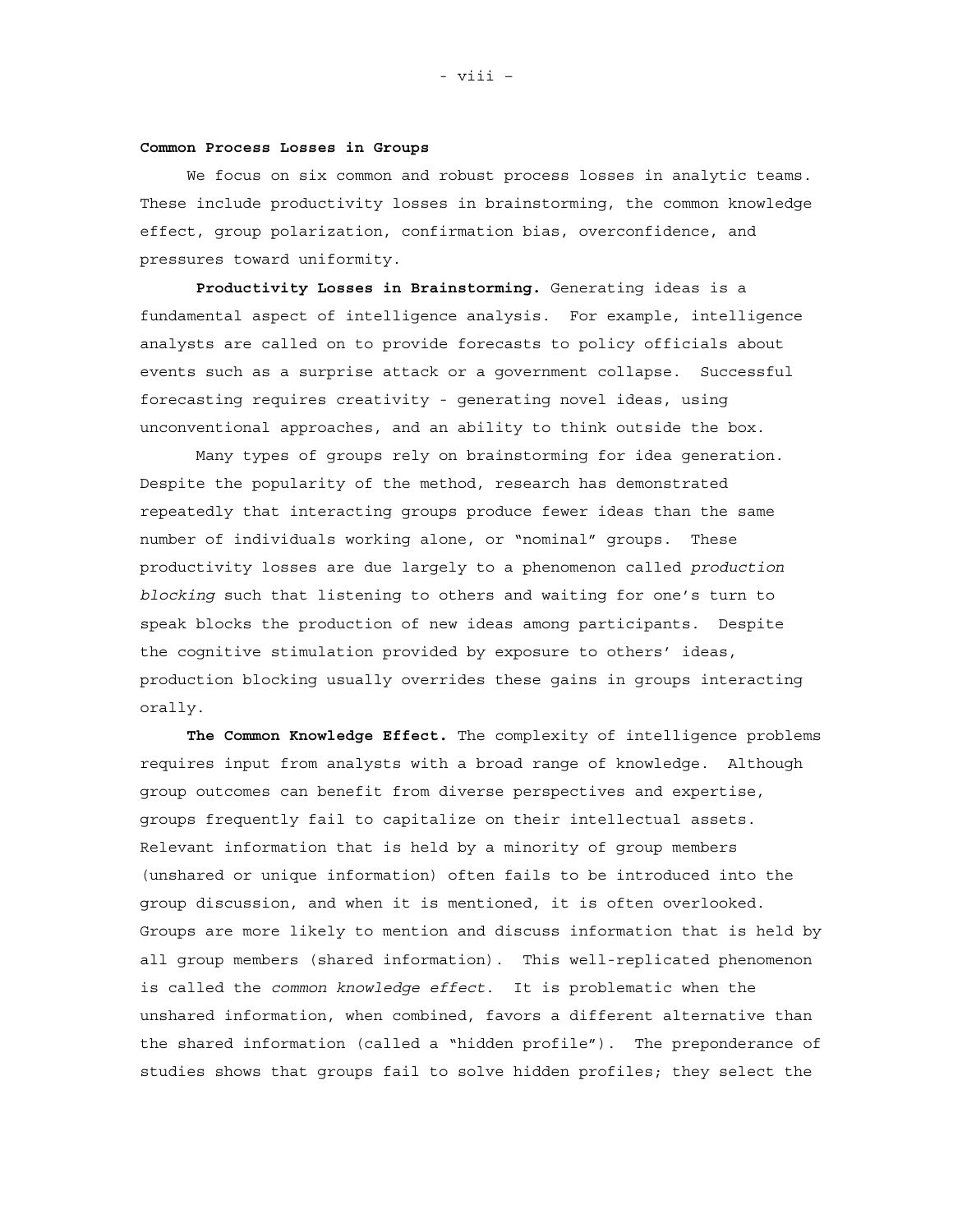alternative that is supported by the shared information, even when all of the unshared information is introduced into the discussion.

The common knowledge effect occurs, in part, because more members have shared information, and therefore it is more likely to be sampled than is unshared information. Group members also prefer to exchange shared information because they are evaluated more favorably when they discuss information that others already know. Another contributing factor to this phenomenon is that most group members enter the discussion with preferences that are supported by shared information. The group discussion and decision are subsequently biased toward these preferences. Furthermore, this bias is exacerbated by a tendency for people to resist changing their initial judgments, choices, or attitudes, even in light of information showing that their preferences are no longer appropriate or have negative consequences.

**Group Polarization.** Intelligence analysts are often called on to make judgments involving more aggressive or cautious policy choices. Numerous studies show that group interaction tends to exacerbate attitudes held by individuals, particularly in groups that are homogeneous in prior beliefs and values. Because group-level decisions are likely to be affected by shifts in group member attitudes, the implication is that group decisions will become more extreme, such that a group of modestly risk-seeking individuals will become much more riskseeking, and a group of mildly risk-averse individuals will yield a more highly risk-averse decision. The tendency for groups to make more extreme decisions than individuals is called *group polarization*. One explanation for group polarization, referred to as social comparison, suggests that when individuals learn the positions of other group members, they succumb to normative pressure and shift their attitudes in the direction that the group is leaning. A second explanation, called persuasive arguments, proposes that polarized arguments are made in proportion to the prior positions of group members. Hence, a more homogeneous group will quickly build a weight of evidence in their initially-leaning direction. Evidence supports both hypotheses, with stronger support for persuasive arguments.

- ix –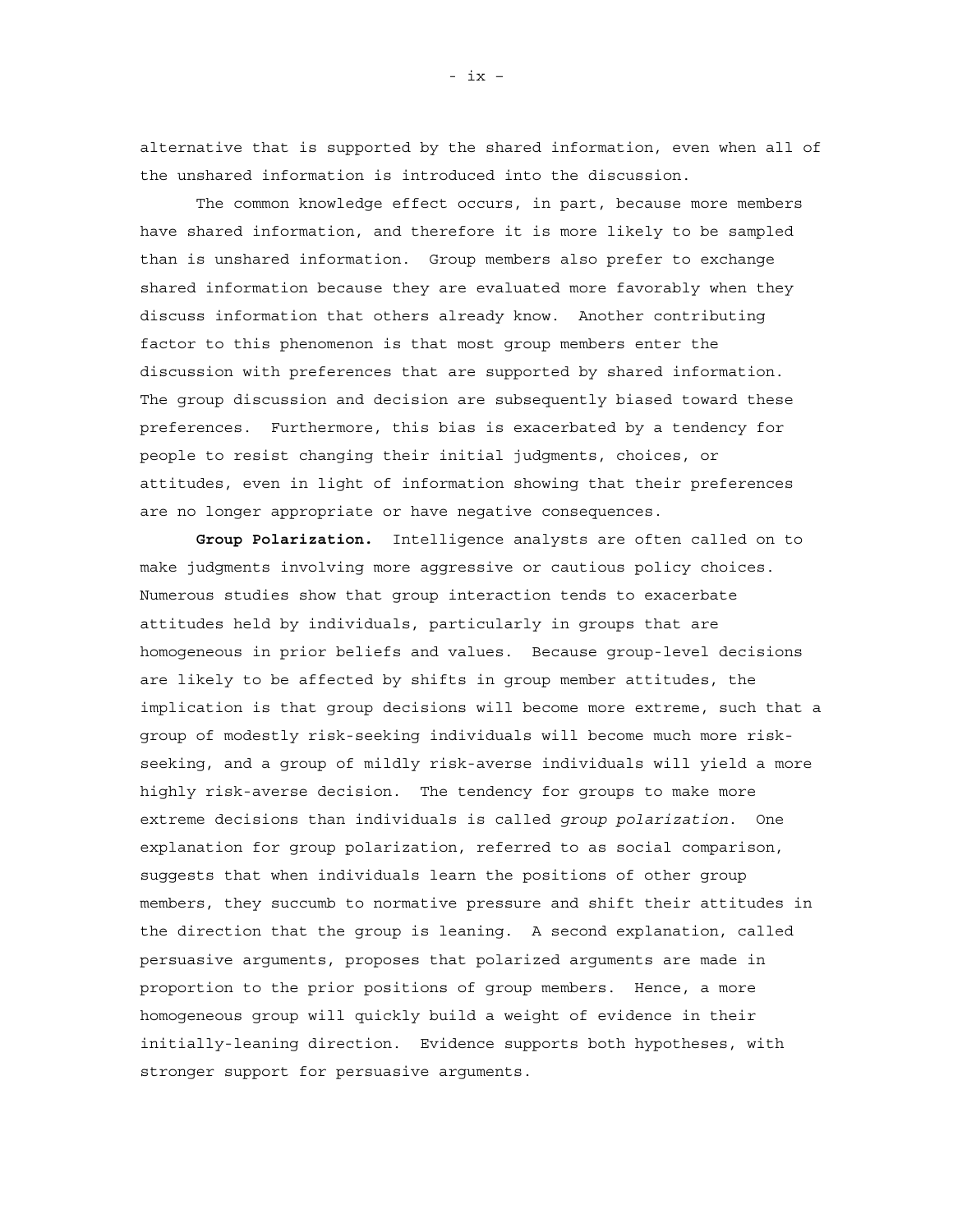**Confirmation Bias.** In the course of group deliberation, evidence both supporting and contradicting particular points of view will inevitably arise. In such situations, however, both groups and individuals have a disproportionate tendency to search for and focus on information that supports pre-existing hypotheses, or confirming evidence, and tend to fail to search for or give sufficient attention to disconfirming evidence. As a result, individuals or groups often make decisions based on incomplete information. In addition, this biased information search tends to lead groups to unwarranted confidence in their stated hypothesis.

 The confirmation bias may be due to a more basic tendency to seek out instances where events occur, rather than when they do not occur. It also is related to the relative diversity of prior opinions in the group, whereby groups that are composed of members with different perspectives are less likely to exhibit the confirmation bias.

**Overconfidence.** In intelligence analysis, where information is often accompanied by varying degrees of uncertainty, knowing how much one truly knows can be a challenge. Unfortunately, individuals, including some intelligence analysts, have a tendency to overestimate the extent of their knowledge (or other aspects of performance), particularly in difficult domains (such as those with high uncertainty) – a robust phenomenon called *overconfidence*. Overconfident individuals may be less willing to seek out additional information or incorporate the opinions of others, thereby failing to collect or apply taskrelevant information. Overconfidence appears to worsen in groups, particularly when groups face situations that do not have demonstrably right or wrong answers. It also tends to be worse in larger groups and in homogenous groups. Overconfidence may be due, in part, to the convergence of both the common knowledge effect and confirmation bias, given that these processes falsely reinforce commonly and strongly-held perspectives in groups.

**Pressures Toward Uniformity and Groupthink.** Because intelligence analysis occurs in group settings, social influence processes are inevitable. Decades of research has documented the power of groups to change the attitudes and judgments of individual members. Groups

- x –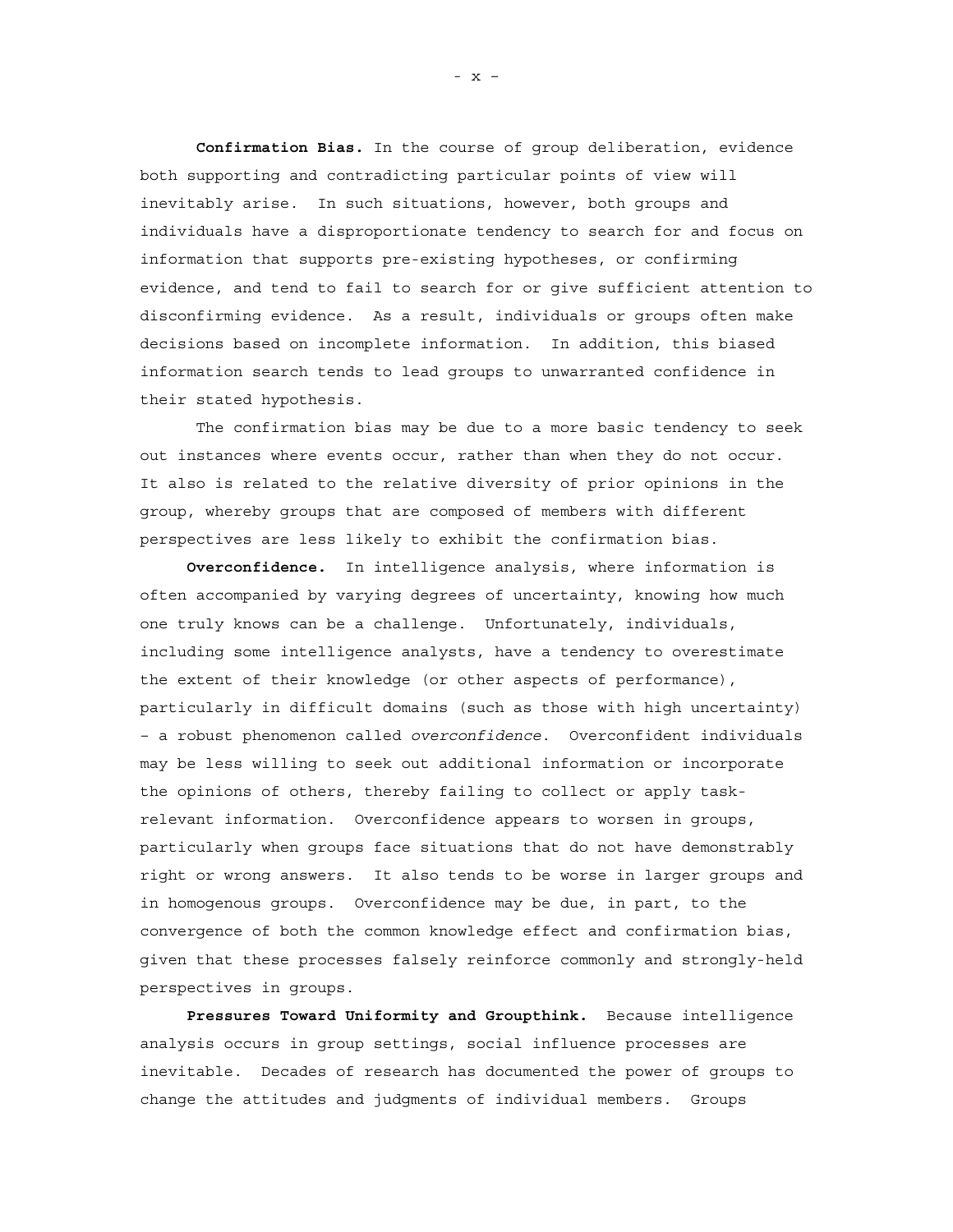pressure their members to go along with the dominant view, and individual members often conform to the group's opinion. Such pressures toward uniformity inhibit members from sharing dissenting information, challenging others, and considering alternative solutions or courses of action — thereby eliminating or reducing the benefits of cognitive diversity in groups.

There are a number of reasons why pressures toward uniformity and conformity to such pressures occur. Uniformity helps groups define their social reality and establish norms for behavior, which allow groups to function more efficiently. Research also shows that members who refuse to conform experience social pressure, and ultimately, rejection. Given that even brief episodes of ostracism produce intense psychological distress, group members may go along with the group to avoid being rejected. Low status members of groups (e.g., members with less experience) tend to conform more than do high status members. If low status members also hold critical information, then performance outcomes (e.g., judgments or decisions) may suffer.

The idea that group cohesion creates pressures toward uniformity is one of the underlying tenets of Janis's (1972) influential theory of *groupthink*. Despite the acceptance of groupthink as valid by lay audiences, academic researchers, and policy analysts, the model has been called into question by numerous scholars in the scientific community. This skepticism is due, in part, to the methods used to evaluate groupthink, such as analysis of selected case studies, which can be subject to a variety of biases, and in part to the lack of support for basic principles of the model from more rigorous research approaches. There is little question that processes such as pressures toward uniformity and self-censorship are associated with ineffective judgment and decision making. However these phenomena do not support the groupthink model in that they often occur in the absence of antecedents and symptoms of groupthink; likewise, purported antecedent conditions of groupthink (e.g., cohesiveness, stressful conditions) do not necessarily lead to defective decision making.

- xi –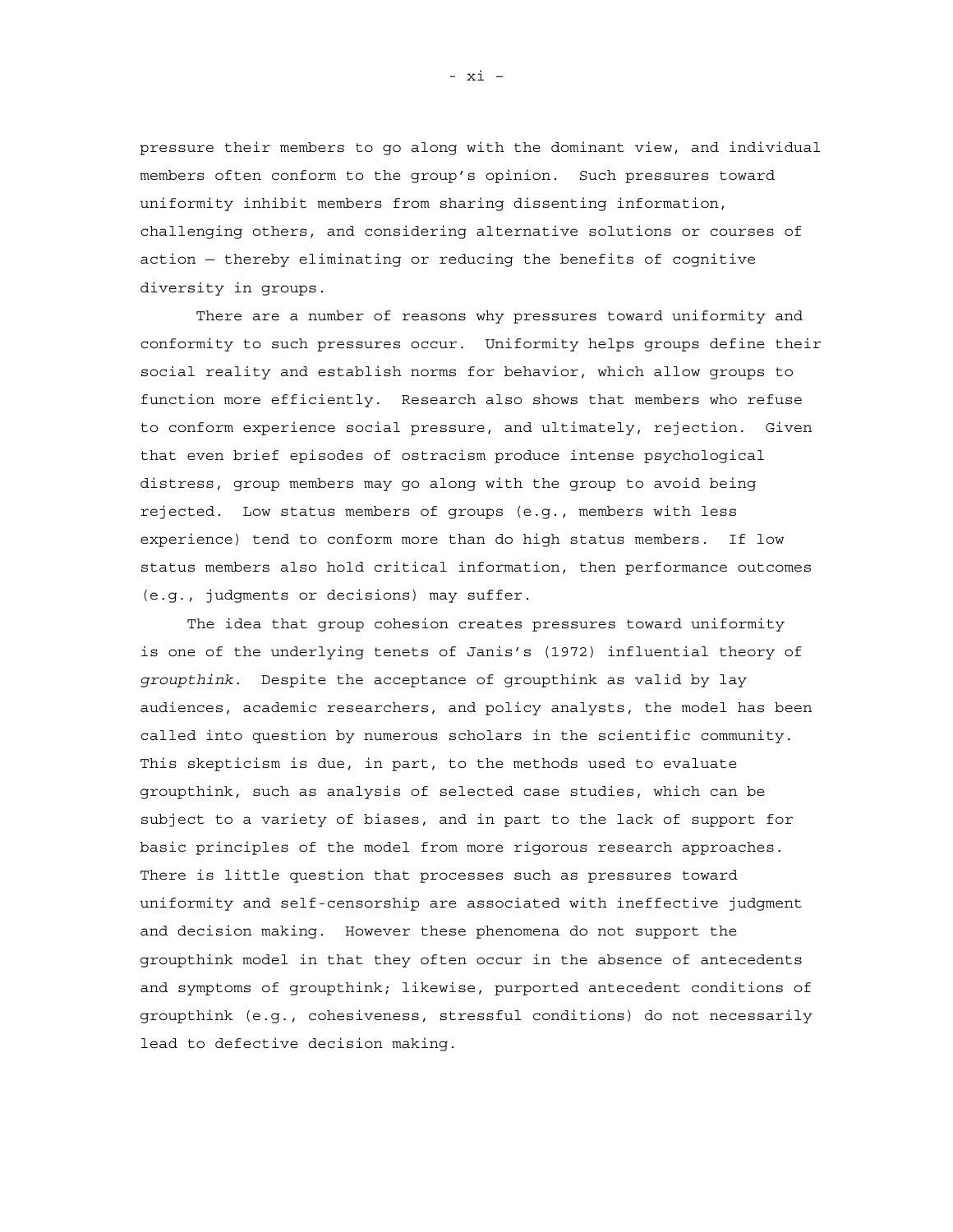#### **Improving Group Processes**

Many of the process losses we have reviewed are not independent phenomena. The processes can be mutually reinforcing in that when one type of loss is present, there is a greater likelihood that the group will experience other losses; conversely, when groups are able to avert one type of loss, they may be less prone to experiencing others.

Consequently, solutions directed at one type of loss may reduce the incidence of other problems. In particular, solutions that foster task-based dissent can alleviate multiple process losses by encouraging members to better identify, generate, share, and use relevant information. We describe a number of strategies to facilitate divergent thinking in groups. We have classified these strategies into three categories: (1) modifications to group structure; (2) adoption of specific procedures; and (3) facilitation and training.

**Modifying Group Structure.** The group structure can be modified by changing the team's composition, member roles, and size. Perhaps the most powerful structural intervention to promote the generation and use of divergent information is to compose groups to be heterogeneous in the opinions and expertise that they bring to the team. However, as groups work together over long periods of time, they tend to become more homogeneous in their perspectives. Bringing in experienced (versus novice) members from other teams can help groups be more productive and creative. In fact, some organizations intentionally vary composition to enhance innovation in groups.

Groups can also modify their structure to increase cognitive diversity by creating and emphasizing member roles. For instance, members can be assigned to various information roles (e.g., by having each member research a different problem) within the group. Another strategy is to assign group members to serve as the devil's advocate. A related technique is to rotate responsibility to advocate for particular hypotheses or alternatives. Rotating advocacy positions prevents members from selecting information that supports only one alternative. Whether diversity in functional specialties is natural or contrived, members should be made aware of each others' expertise.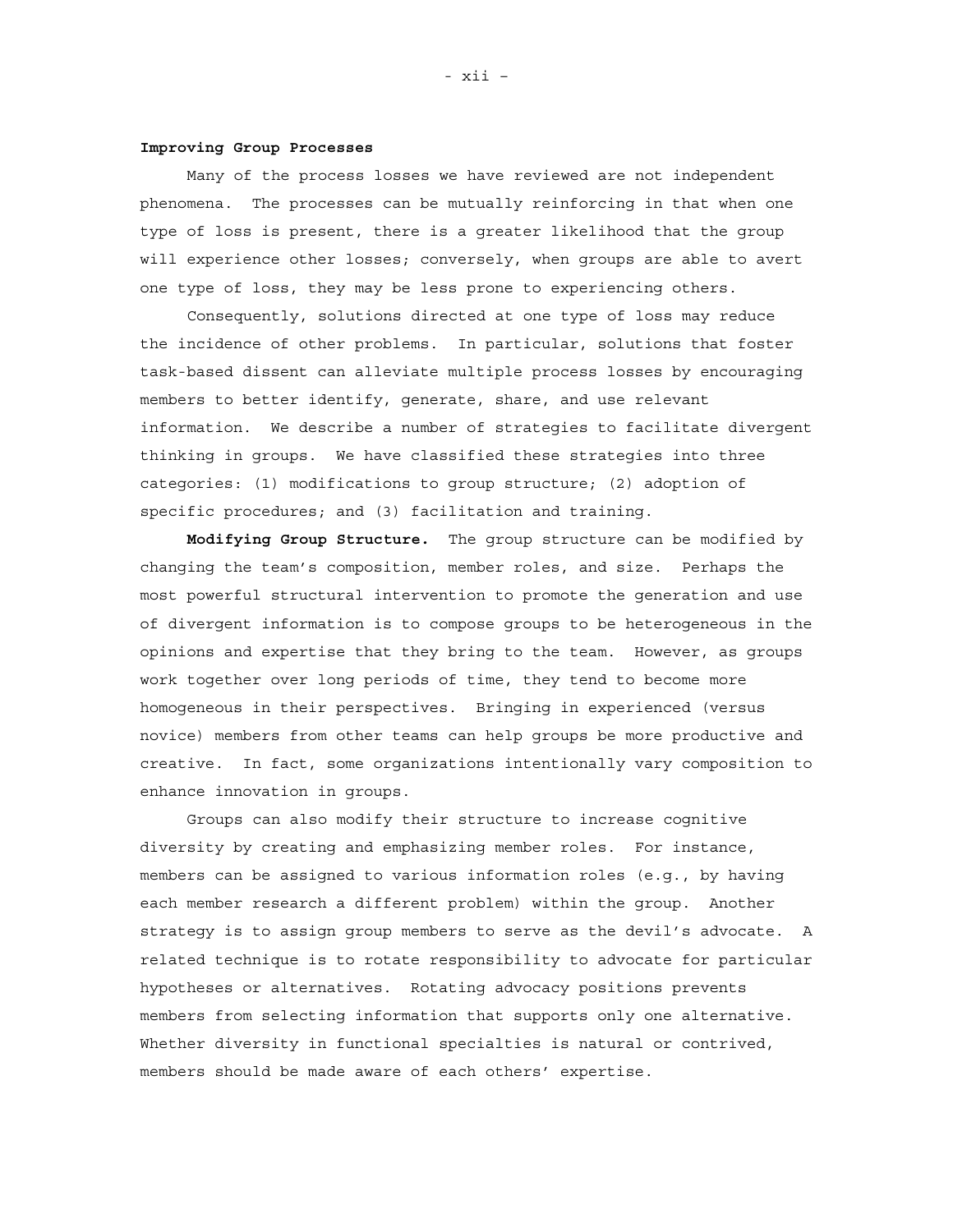Finally, whereas there is no known optimal number of members in a group, organizations should avoid composing groups that are so large that they preclude true interdependence and meaningful interactions among members. Large groups also tend to experience other unfavorable phenomena including greater overconfidence, larger productivity losses, and lower cohesiveness.

**Procedures**. Groups can also adopt procedures or protocols to reduce process losses. Productivity in brainstorming groups can be enhanced by using methods that do not require group members to take turns. Examples include brainwriting, in which group members write their ideas on slips of paper and exchange them in a round-robin fashion, and electronic brainstorming, which is a computerized version of brainwriting. Analytical "tradecraft" provides structured approaches that can aid groups in a variety of intelligence analysis activities. Such approaches can improve diagnostic processes, facilitate divergent views, and encourage imaginative thinking. Examples include Analysis of Competing Hypotheses, Team A/Team B Analysis, Red Teaming, and "Whatif?" Analysis. A number of these methods require the use of groups, and others can be enhanced by using groups rather than individuals.

Other less formal procedures can be used to increase identification, exchange, and consideration of diverse information, thereby reducing process losses such as the common knowledge effect, conformity, polarization, and overconfidence. These include:

- restricting group members from stating their preferences until all known relevant information about alternatives has been shared;
- encouraging group members to present or consider opinions or information simultaneously rather than sequentially;
- framing the discussion as a problem to be solved rather than as a decision to be made;
- extending discussion time;
- instructing individuals to consider more alternatives and unexpected outcomes;
- requiring individuals to make judgments about their level of uncertainty prior to group interaction and presenting this information to the group.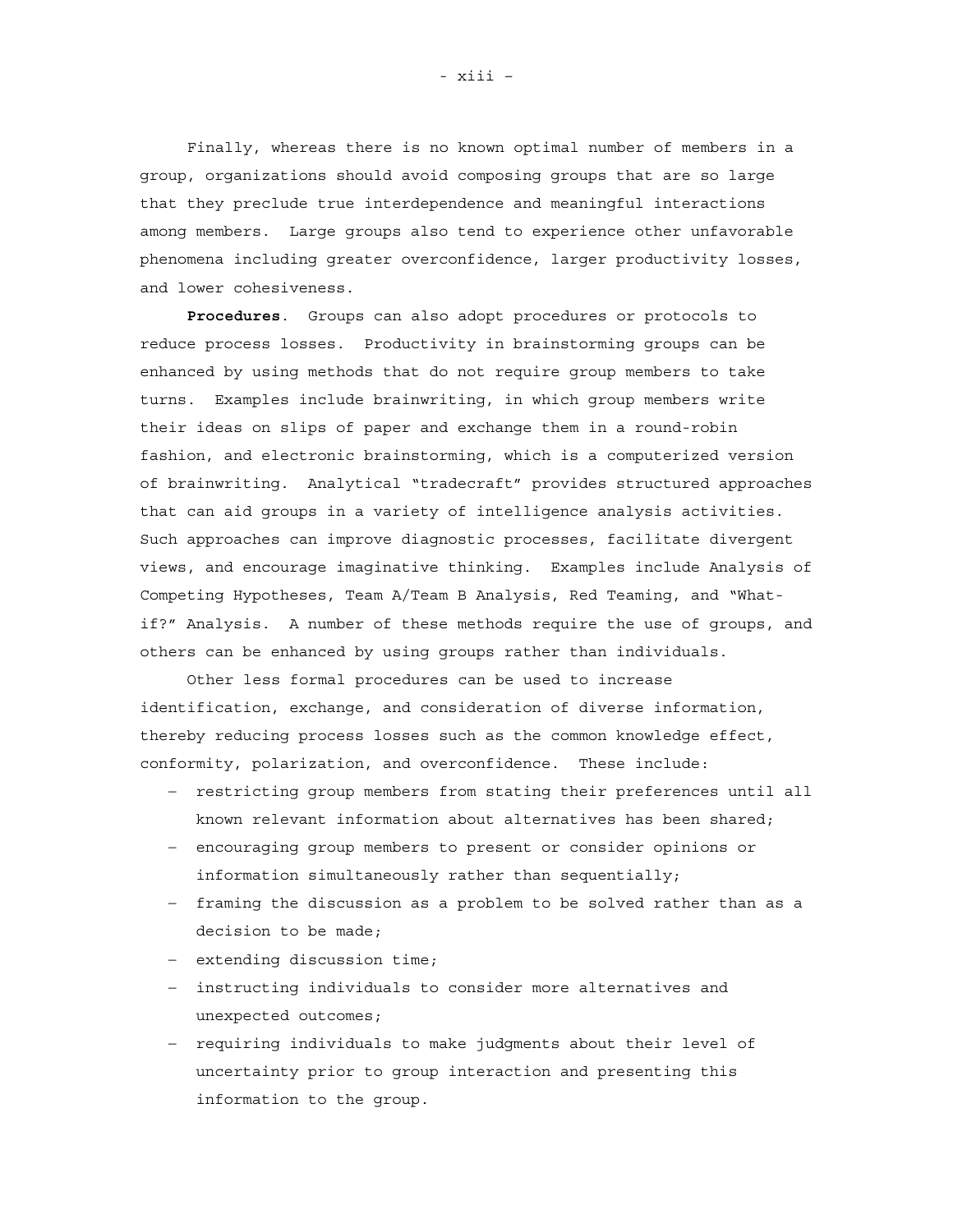**Facilitation and Training.** Although a review of research on leadership is beyond the scope of this report, some of the studies we have included speak to the importance of the role of a group leader or facilitator in helping groups achieve more effective analytical processes. Providing trained facilitators can help groups overcome productivity losses in interactive brainstorming and be more creative. In other types of analytic tasks, leaders or facilitators can enhance group effectiveness by focusing on the decision process rather than the content of the decision. Leaders who encourage open discussion are likely to enhance the expression of divergent information and improve group decision quality, whereas leaders who focus on the substance of the group decision are most likely to lead their groups to poorer decisions. Leaders also serve a key role in creating a context that facilitates effective group processes. Elements of a supportive context include interdependence for a common goal; a clear and compelling purpose; appropriate task design, team composition, and group norms; sufficient organizational resources (e.g., rewards, information) to support desired behaviors, and access to effective team coaching.

Process losses also can be reduced by training group members to avoid common pitfalls of group decision making. Intelligence agencies tend to rely on on-the-job training and informal mentoring. However, formal training interventions can be used to help groups improve their processes. For instance, groups can be trained to develop a strategy for their discussion, to be cognizant of member expertise, and to be vigilant to information, particularly when the information diverges from the direction the group is leaning.

Like process losses, however, these strategies for improvement are interrelated. Techniques to increase dissent can have negative consequences, particularly if implemented independently. For example, membership changes, while promoting divergent thinking, create inefficiencies and coordination problems for groups, such as the need to train or socialize new members. Strategies designed to increase cognitive diversity in groups can result in reduced cohesion, greater conflict, and reduced member satisfaction. However, these negative effects can be mitigated if these strategies are accompanied by clear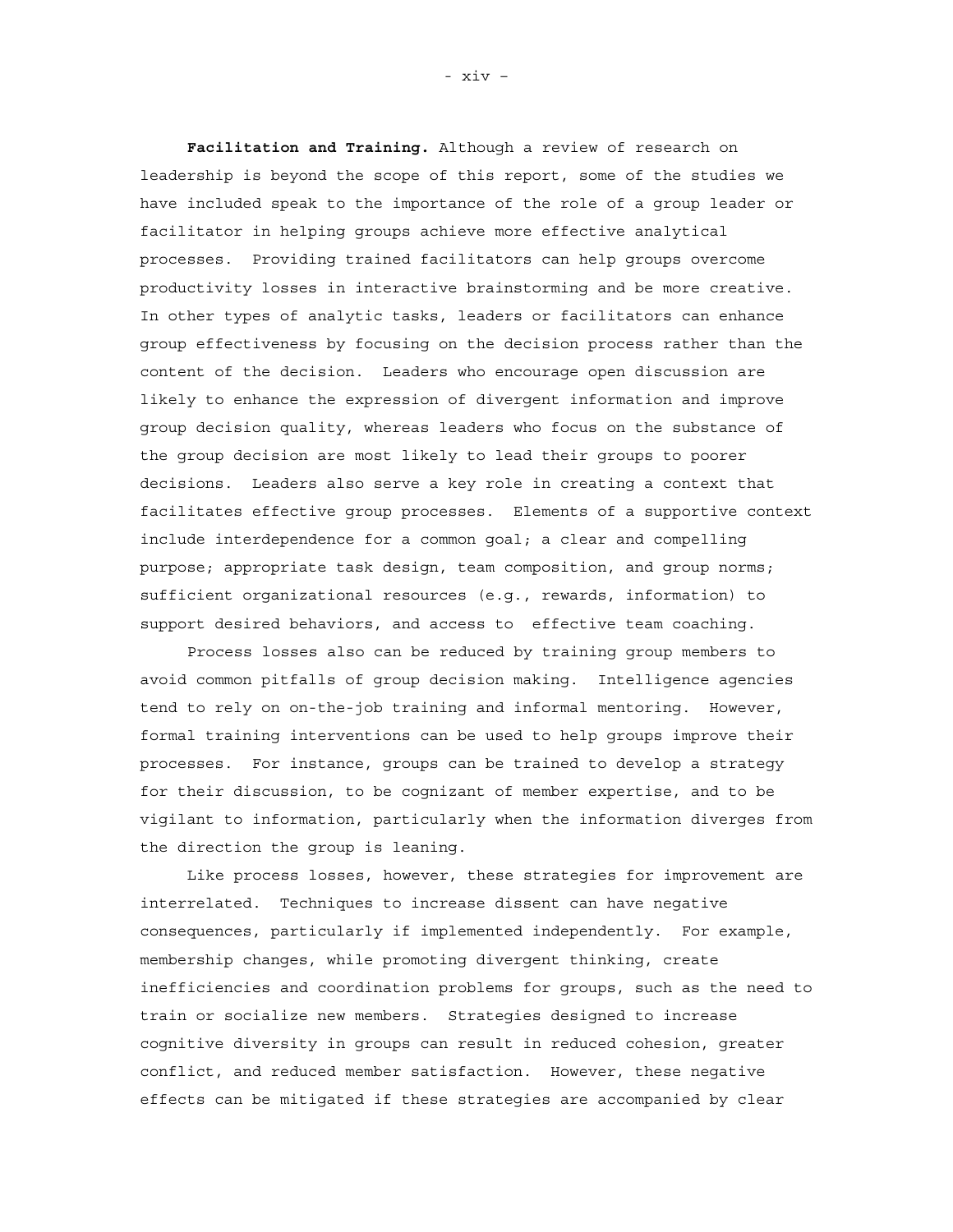group norms that value cognitive diversity and access to coaches can help teams engage in optimal processes.

### **Future Directions**

The literature reviewed for this report focuses on controlled laboratory studies. The processes examined are well-replicated, and we can be confident in the internal validity of the findings. An important question for future research is whether the process losses discussed in this report generalize to intelligence analysis teams. Given that intelligence analysis consists largely of cognitive tasks, and such tasks are often conducted in interdependent groups, we expect that intelligence analyst teams exhibit the types of processes we have described. At the same time, there are some differences between these teams and the kinds of groups that are prevalent in psychological research. Key differences include group size (intelligence analyst teams may be larger); the experience of members of real teams, both with each other and with the task, as well as their level of engagement or commitment to the task; and unique characteristics of intelligence analysts' jobs, including high levels of risk and secrecy, and conditions of considerable stress involving time urgency, a dynamic context, and intense organizational pressures to avoid failure.

Ultimately, research is needed to investigate the dynamics of intelligence analysis teams and the efficacy of strategies to improve their group processes and outcomes. A program of research that uses a variety of methods (e.g., controlled studies, field studies, observation, and interviews) can establish convergent validity, or triangulation of results, as well as reveal boundary conditions, thereby increasing confidence in the accuracy of research findings. Examples of specific research questions include:

- To what extent, and under what circumstances, do the process gains and losses described in this report occur in intelligence analyst teams?
- What is the effect of diversity in members' knowledge and skills on information identification, knowledge sharing, and opinion change in the group?